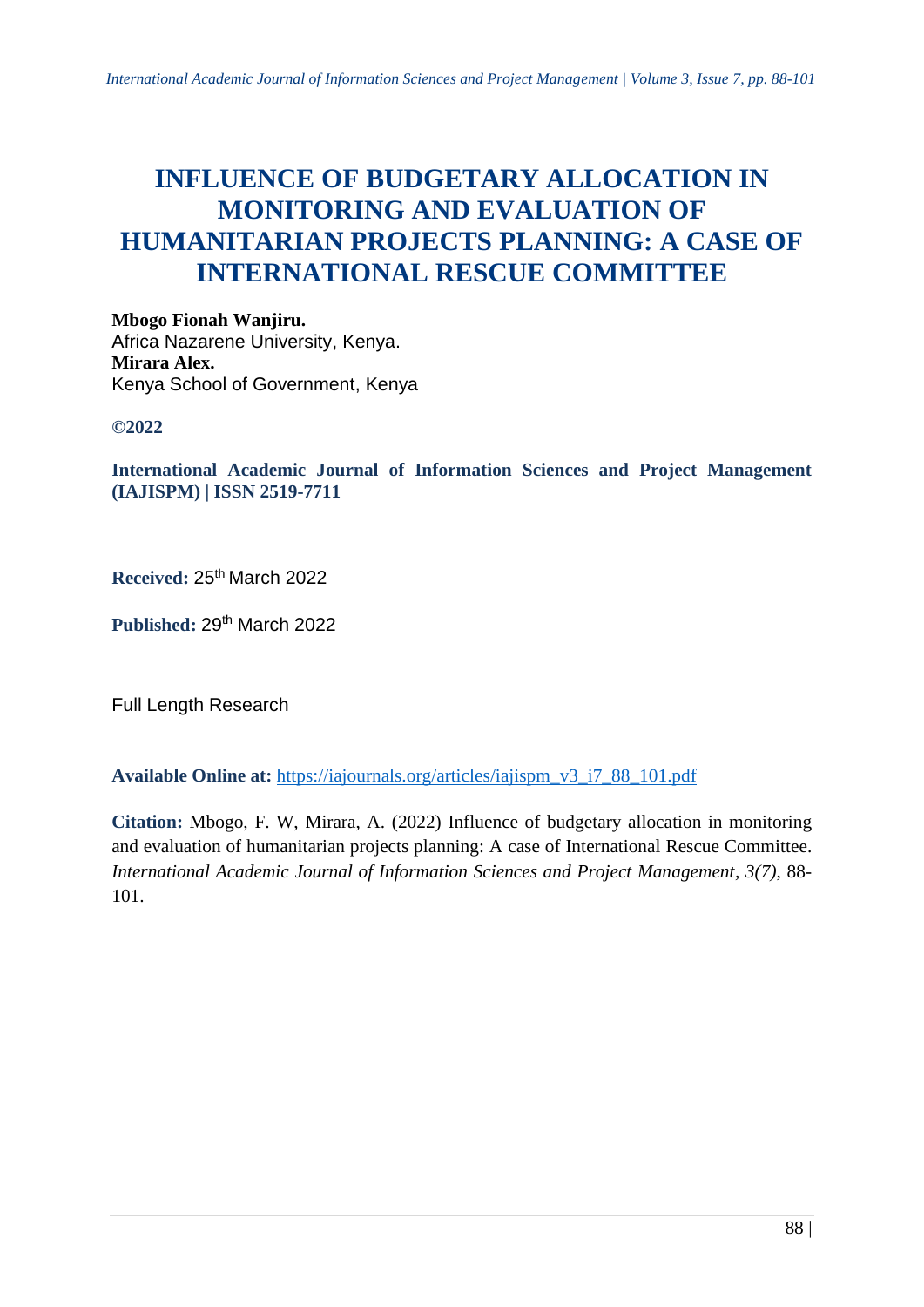#### **ABSTRACT**

While conflicts and disasters have been taking place for many years, the response of humanitarian aid to emergencies and natural disasters has also increased at a rapid pace aided by media coverage and financial support. However, literature on the influence of budgetary allocation for monitoring and evaluation on humanitarian projects planning is virtually non-existent. This study was a descriptive survey which sought to investigate the relationship and is based on the Programme Theory and the Theory of Change. Data was collected using questionnaires in a census targeting 46 employees of the International Rescue Committee. Data was analyzed through both descriptive and inferential statistical approaches using the Statistical Package for Social Sciences (SPSS) version 22. The results revealed that budgetary allocation in monitoring and evaluation activities had a positive impact on humanitarian project planning at 5% level of significance  $(t43=0.534, p = 0.00)$ . It was thus

concluded that functional monitoring and evaluation systems have a positive influence on humanitarian project planning. The study recommends the application of more data collection methods such as digital tools and the diversification of the pool of monitoring and evaluation experts to improve the effectiveness of monitoring and evaluation. With respect to further research, the study suggests an investigation of the potential role of government policies in the relationship between M & E practices and humanitarian project planning. In addition, the study recommends the study of more humanitarian organizations for more generalizable results.

**Keywords:** Budgetary allocation, Monitoring and evaluation, Humanitarian project planning

## **INTRODUCTION**

The 21st Century has experienced advancements in cultural trends, technological advances, globalization, and political trends. During this time frame, the response of humanitarian aid to emergencies and natural disasters has also increased at a rapid pace (Capgemini, 2019). While conflicts and disasters have been taking place for many years, never has media exposure in disaster made more donors and people aware of the devastation level during a disaster than in the current century. According to Tang (2016) an increase in awareness on the importance of humanitarian efforts, increases the response by organizations to finance such initiatives. According to Karlsson, and Eriksson, (2017), although a greater emergency response is a good initiative, it is followed by several difficulties and challenges including ensuring accountability of the funds donated by donors, training staff to handle a crisis, and timing of communication, assistance and security.

Budgetary allocation entails the provision of financial resources, typically in the form of money, or other values such as effort or time, to finance monitoring and evaluation activities of a program or project. Humanitarian project planning should therefore, have adequate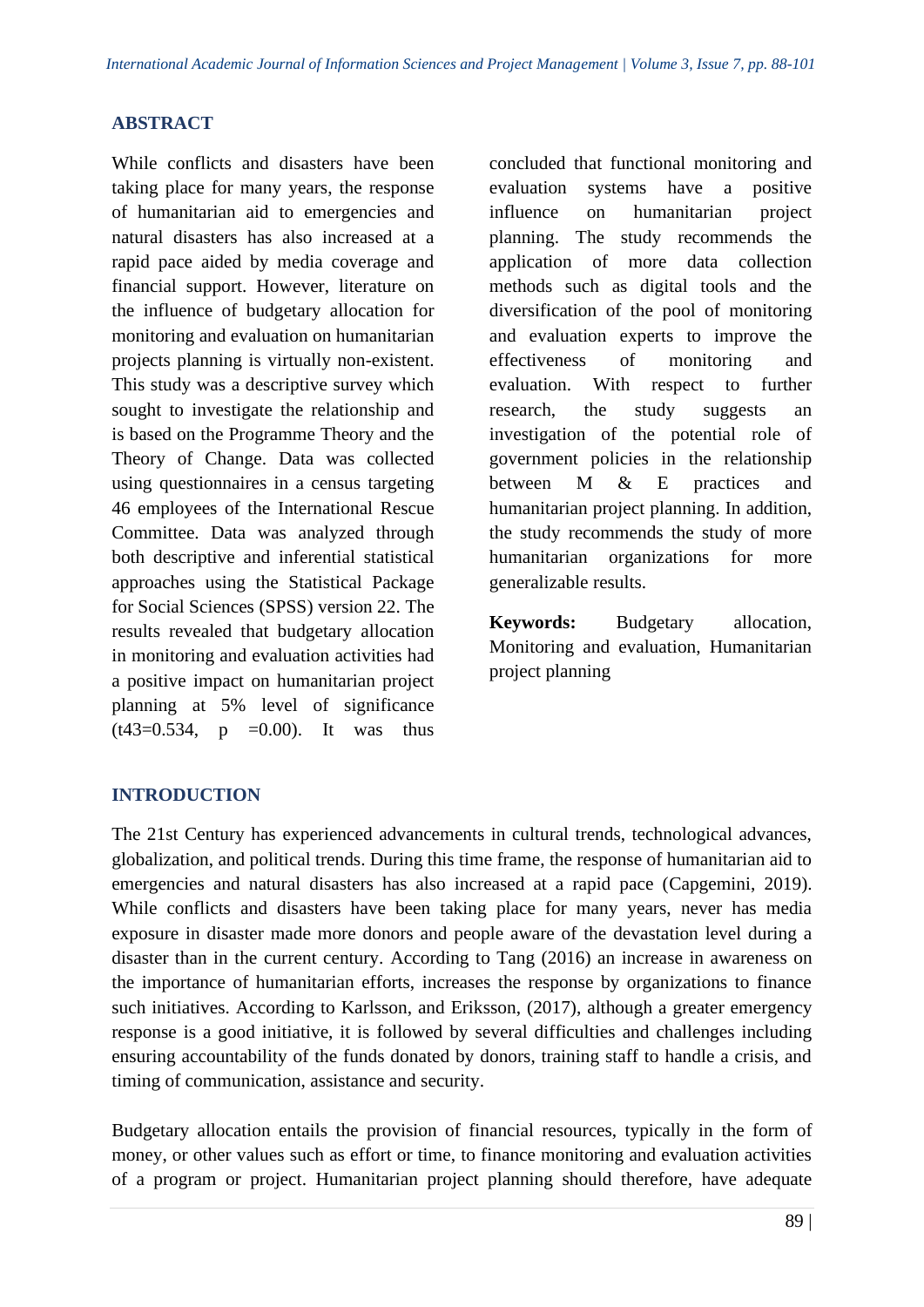provision for monitoring and evaluation activities (Caffrey & Munro, 2017). Allocation of clear and adequate financial resources for effective M  $\&$  E is imperative for the successful implementation of M & E. It is, therefore, vital that in allocating sufficient funds for M & E, appropriate methods of budgeting are employed. The scope and complexity of activities involved in the project must be considered. Muiga (2015) posits that delineating M  $& E$ budget within the overall project budget gives M & E the importance it deserves in project management. The timely release of M  $&$  E funds as and when it is required will save any delays in M & E and ultimately promote the smooth running of the project. To guarantee that budgeting is done right and efficiently, the need for periodic auditing (internal/external) of the M&E budget ensures budget allocations are sustained and rightly so, influence effectively the monitoring and evaluation of projects (McCoy, 2015).

# **Problem Statement**

As a result of urbanization and climate change, people from all over the world are at risk of being affected by natural disasters. These natural and man-made disasters continue to affect societies and states across the globe, now more than ever. Often disasters affect the poor states due to the inadequate preparedness in such states, the increased population, and poor infrastructure. Existing literature also reveals that the average number of natural disasters has increased rapidly over the past decade. However, as expressed by Karlsson, and Eriksson (2017) in the field of humanitarian logistics, there is still a lack of expertise to handle the disaster at the same pace, which has led to inefficiencies and waste thus calling for an improvement in the response services. Thomas and Kopczak (2015) found that efforts of humanitarian relief are limited by a lack of essential staff, especially skilled personnel and experts in affected regions and foresaw that in the coming five decades, man-made and natural disasters will increase over five times in number and also in severity. Hence, it is the responsibility of people operating in the sector to help the people likely to be affected by such disasters.

To ensure the lives of people are saved, different humanitarian organizations must work in disaster-prone regions, however, these relief initiatives have been deemed ineffective. The finances required to ensure effective and efficient humanitarian relief operations account for 80% of the finances of a humanitarian agency. In this environment, there is a need to develop structured humanitarian aid with a response that is flexible to lower the suffering of affected people (Thomas & Mizushima, 2015). Bharti, Lu, Bengtsson, Wetter and Tatem (2015) note that while this results in increased investments for response to disaster, medium and longterm logistics initiatives may get little funding which ultimately may influence operational performance. This raises the question on the influence budgetary allocation has on the success of humanitarian projects across the globe. Studies covering extant literature on the relationship between budgetary allocation for M&E and humanitarian project planning are not available. Consequently, this study sought to address these gap by answering the question: What is the influence of budgetary allocation in M  $\&$  E on humanitarian projects planning with IRC as a point of reference?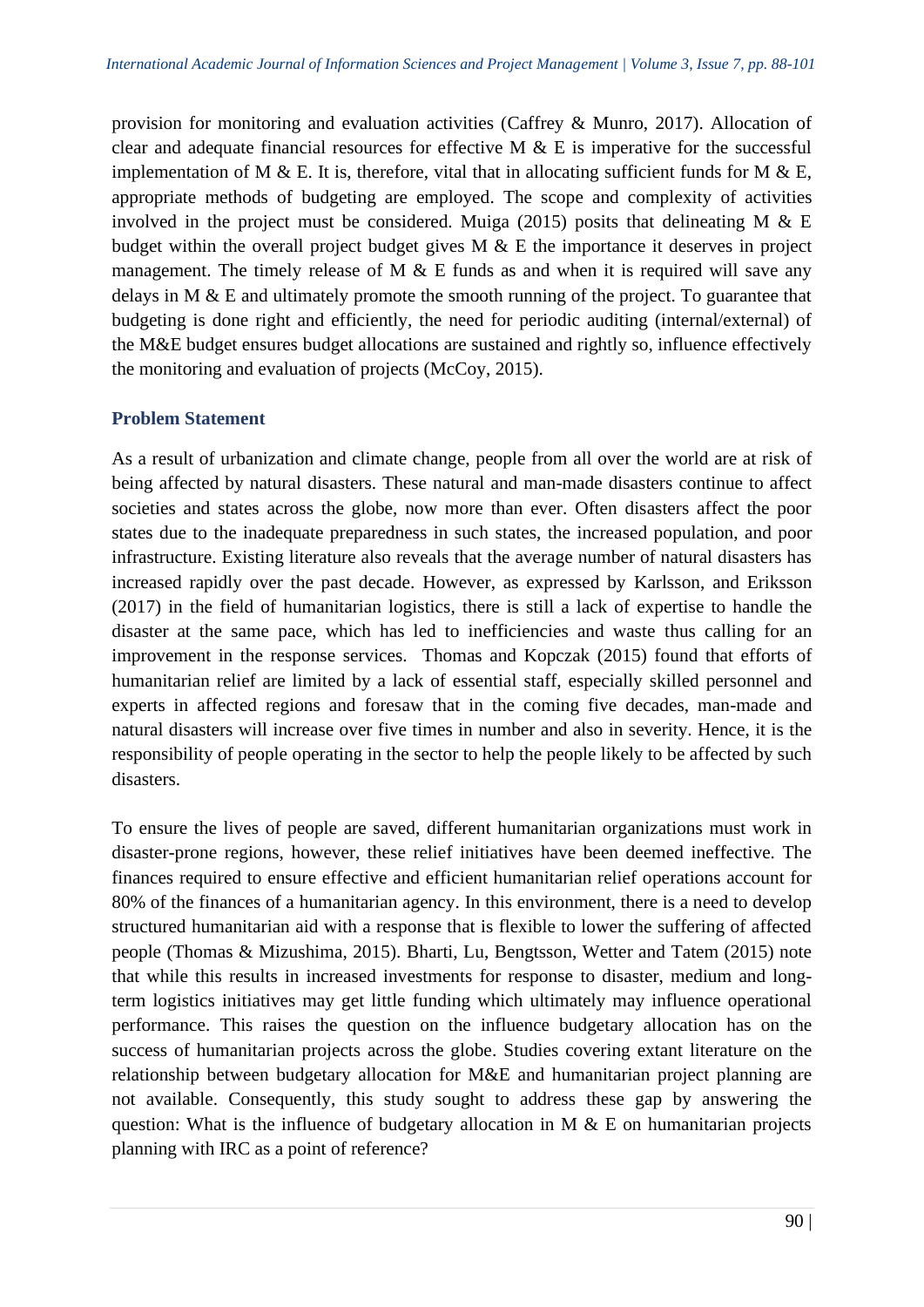#### **Purpose of the Study**

To determine the influence of budgetary allocation in M  $\&$  E on project planning in humanitarian organizations, with IRC as a point of reference.

#### **Theoretical Framework**

This section is focused on the foundations that ground the research on the interrelationships involving M & E and successful project outcomes. The emphasis in this section is on the breadth of theoretical perspectives-specifically, the program theory, complexity theory, and theory of change to explain aspects of the study relating to the variables of interest.

## **Program Theory**

The program theory was developed by Huey Chen, Peter Rossi, Michael Quinn Patton, and Carol Weiss (Patton, 2002). The core of the theory focuses on the approaches used in bringing about change and the individuals responsible to ensure change. The program theory helps in the plans for the utilization of funds, which evaluates how to target individuals to get the needed intervention. This is accomplished through the relationship between the systems of service delivery. Lastly, the theory offers information on the way the planned activities for different target individuals are representative of the expected social benefits. Gooding, Makwinja, Nyirenda, Vincent, and Sambakunsi (2018) show the advantages of making use of the theory-based framework in M&E. These advantages include the identification of results of specific projects and identifying undesired and anticipated results. Rossi (2016) espouses that theory-based assessments, therefore, enable an evaluator to comprehend the reason and how a program operates.

The objective of this study is linked to the program theory. Diverse organizations have varied ways to deploy resources and organize activities to ensure intended outcomes are realized. Program theory looks into key elements of service delivery; deployment of resources, utilization of resources, and compares the realized outcomes with the intended outcomes. This theory was of importance to this study in understanding how an organization can generate sufficient resources capacity in terms of funding and personnel (capacity) to M & E. Data collection methods differ across organizations. According to the program theory, the use of this information creates a more accurate mode of resources allocation towards meeting the targeted goals.

## **Systems Theory**

The systems theory by Aristotle as advanced by Bogdanov, (1980); von Bertalanffy (1968), and Meadow (2008) is adopted to relate the variables in the study. This theory was first applied in the science and engineering fields. The application of the systems theory to management in the late 1950s was one of the most important contributions of the scientific management school. Systems theory is an interdisciplinary theory about every system in nature, in society, and in many scientific domains as well as a framework with which we can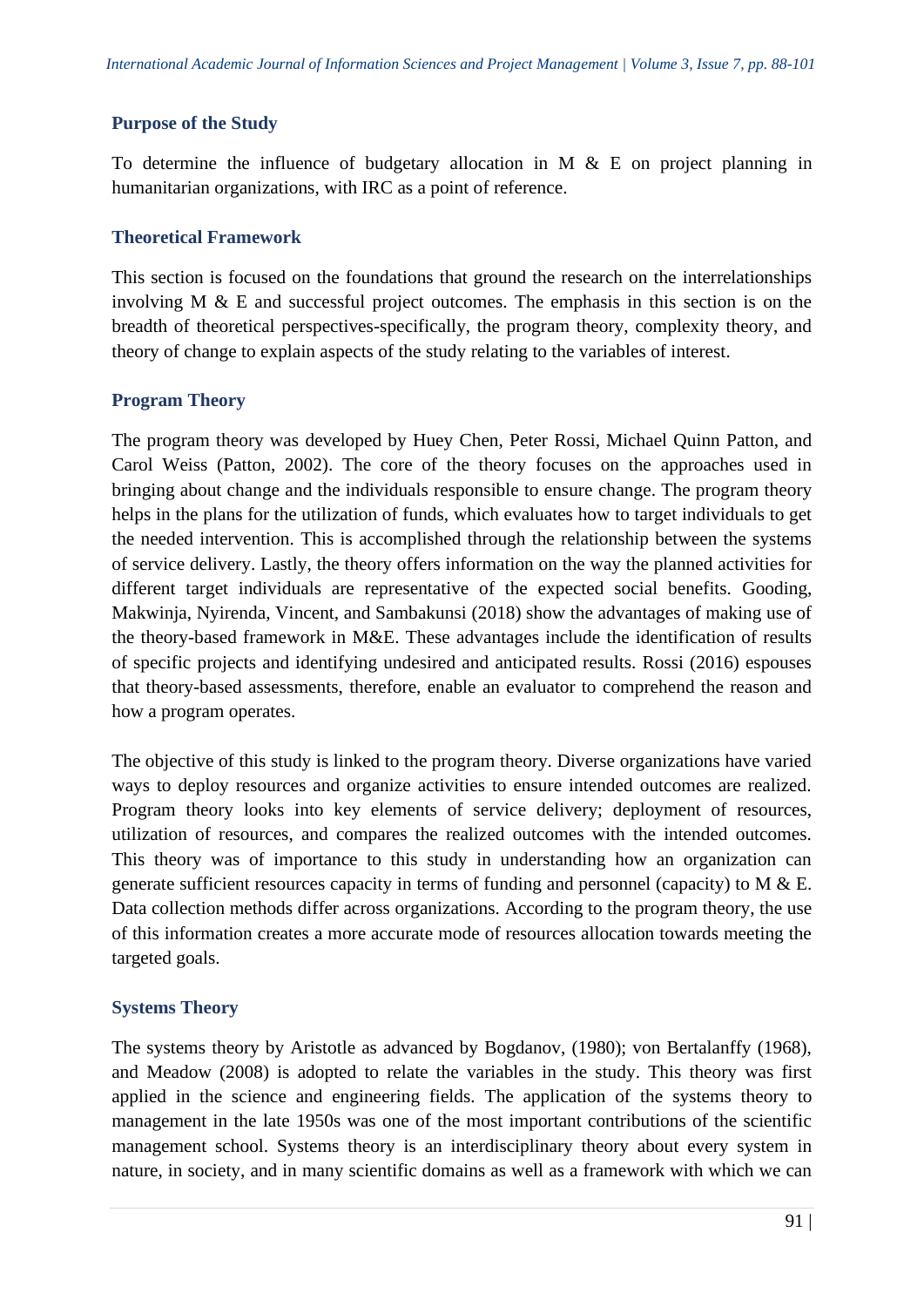investigate phenomena from a holistic approach (Meadow, 2008). Systems thinking comes from the shift in attention from the part to the whole (Curlee  $\&$  Gordon, 2015), considering the observed reality as an integrated and interacting phenomenon where the individual properties of the single parts become indistinct. According to the systems theory, a system is defined as an entity composed of interdependent parts each of which contributes to the characteristics of the whole.

Applying the theory in the context of this study, the humanitarian response process is seen here as a system with many interrelated parts each of which works in combination with all others to form an entity with specific properties and purpose. These parts are interdependent and so if one-part malfunctions then the overall or the desired effect of the system will not be achieved. In this study, there are the human, material, information, and environmental elements that all work together to produce projects to satisfy the needs of the community. The humanitarian response process is viewed here as an open system that receives information, which it uses to interact dynamically with its environment, composed of varied stakeholder interests. According to the proponents of the systems theory, openness increases its likelihood to survive and prosper (Curlee & Gordon, 2015). In this study, the theory is used to find out whether M&E as the combining machinery to different parts of the humanitarian response process could contribute to the increased effectiveness of humanitarian response programs. This theory was useful in explaining the relationship between budgetary allocation, data access, capacity development, and humanitarian project planning.

# **Theory of Change**

Carol Weiss in 1995 was the first to introduce the theory of change. The theory attempts to explain the why and how of an initiative. It generates information and knowledge on the effectiveness of a project also offers information on the approach employed to be efficient. The theory guides the project and directs the goals that need to be achieved. M&E refines and tests the road map while the communication facilitates attaining the destination by ensuring change. In addition, the theory of change provides a foundation for the project concerning whether a change will occur (Msila & Setlhako, 2015).

This theory is quite relevant to this study since programmes and projects need to be founded on very good principles. Theory of change when appropriately used may assure the project managers that their programmes are to deliver the right activities for the desired outcomes. Through this theory, plans are easier to sustain and evaluate. Every plan comes from good ideas and is carefully developed towards the use of resources for certain expected future solutions to existing problems. In this theory, there is a closer look at the relationship between inputs and results. Humanitarian projects perform well, like all other projects, if allocated resources are carefully used and there are systems set to test whether there is accountability and progress in the processes. This accountability and attainment of expected progress in processes indicate good performance of humanitarian projects. The theory has been instrumental in explaining the link between budgetary allocation, capacity development, and humanitarian project planning.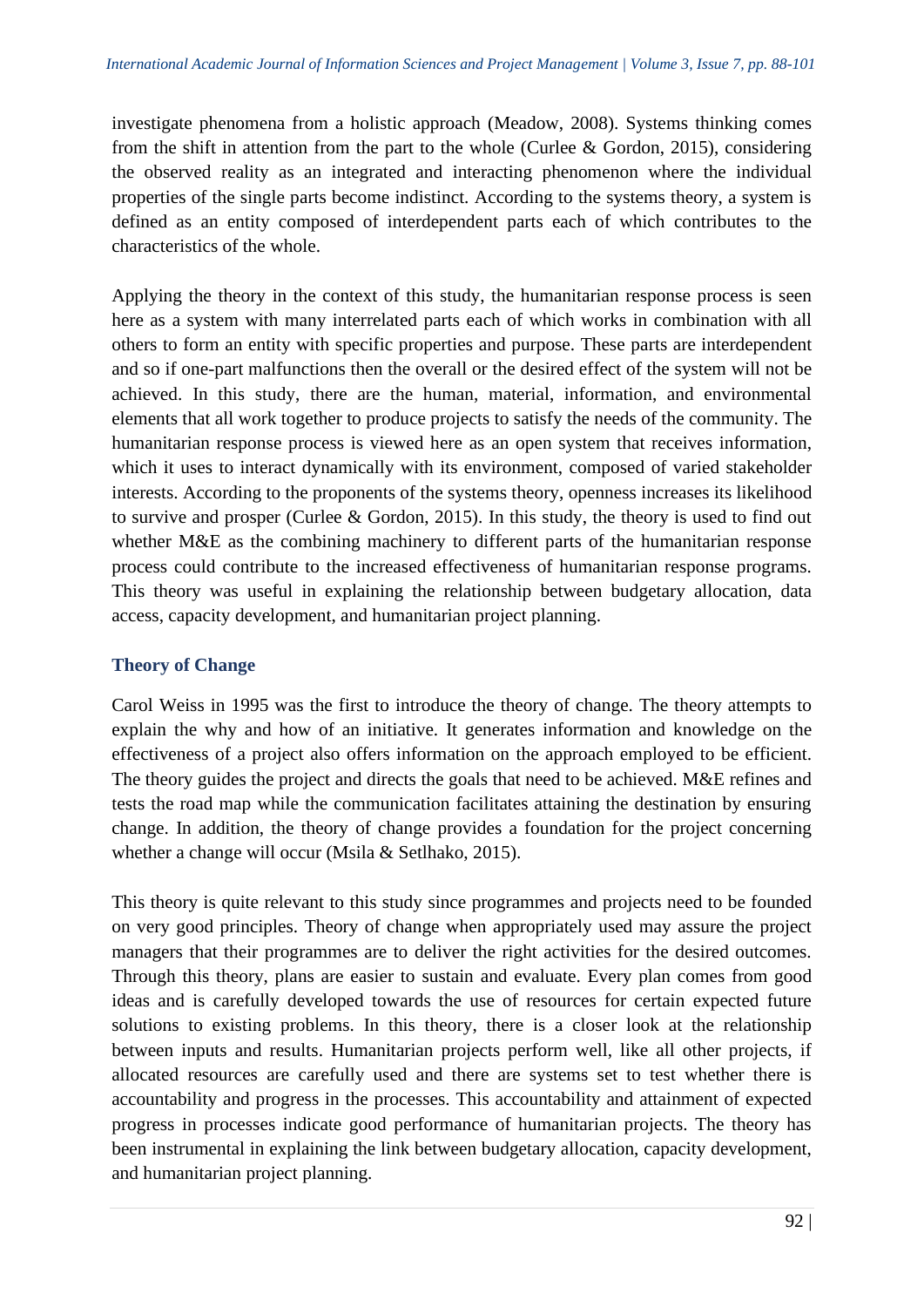#### **LITERATURE REVIEW**

Budgetary allocation refers to an integral component of a budget that indicates the level of resources an organization is committing to a program or project (Kwon & Kang, 2018). Essentially, the allocation of resources is a challenge since project resources are normally limited in supply and since a specific resource can be used for a different alternative (Cristina, 2016). Concerning specifics and experience of each M&E system, there is a possibility to establish the number of resources necessary for each step of M&E. The most effective systems of M&E are those that are aligned with the design and purpose with the ability of the project for implementation in terms of its capacity.

In a study to determine the factors that influence the performance of government project M&E in Kenya's Narok East sub-county Constituency Development Fund (CDF) projects, Nabulu (2015) observed that availability of necessary skills, methods, resources and resource accountability are critical factors essential to efficiently monitor and evaluate government projects. Kamau and Mohamed (2015) shared the same viewpoint. The M&E methodology, the strength of the M&E team, and the stage in the project life cycle were all deemed to be positive and statistically significant in influencing a project's success

Resource allocation arises as an issue because the resources of a project are always limited in supply and because any given resource can have many alternative uses. Based on the experience and specifics of each M&E system, it is possible to determine the number of necessary resources in regards to each M&E step (Cristina, 2016). Financial capacity to do M&E is critical for any work to be undertaken. The credibility of information gathered from the M&E system that is underfunded would be questioned more so on the quality of that information. More likely is the fact that crucial aspects of data may have been left out hence the utilization of such data may not be meaningful. The control purposes of budgeting deal with ensuring that a project's expenses do not exceed the revenues and that both are properly accounted for and documented. Resources are committed and spent only when they conform to the approved budget and when their expenditure works toward the accomplishment of the project's plans, goals, and objectives.

The International Fund for Agricultural Development (IFAD) in its project M&E guide recommends that the essential areas of focus from the resources of a project are its financial and human capacities to undertake M&E (Njama, 2015). They argue that the limitations of the budget are one of the key challenges in the implementation of M&E and recommends the allocation of finances to direct salaries for M&E staff; training and employment of local experts in M&E for consultation; indirect allocation of salaries for field staff and management; cost of services including the training on collection and analysis of data; M&E travel expenses; budget consultations; communication expenses including newsletters; media development and publication expenses to ensure materials are of high quality to share with other clients of M&E (Njama, 2015). The budgetary allocation process thus deals with the determination of what revenues will be used to achieve what goals and objectives in M & E. In this context, budgetary allocation is seen not as a stand-alone activity but rather as an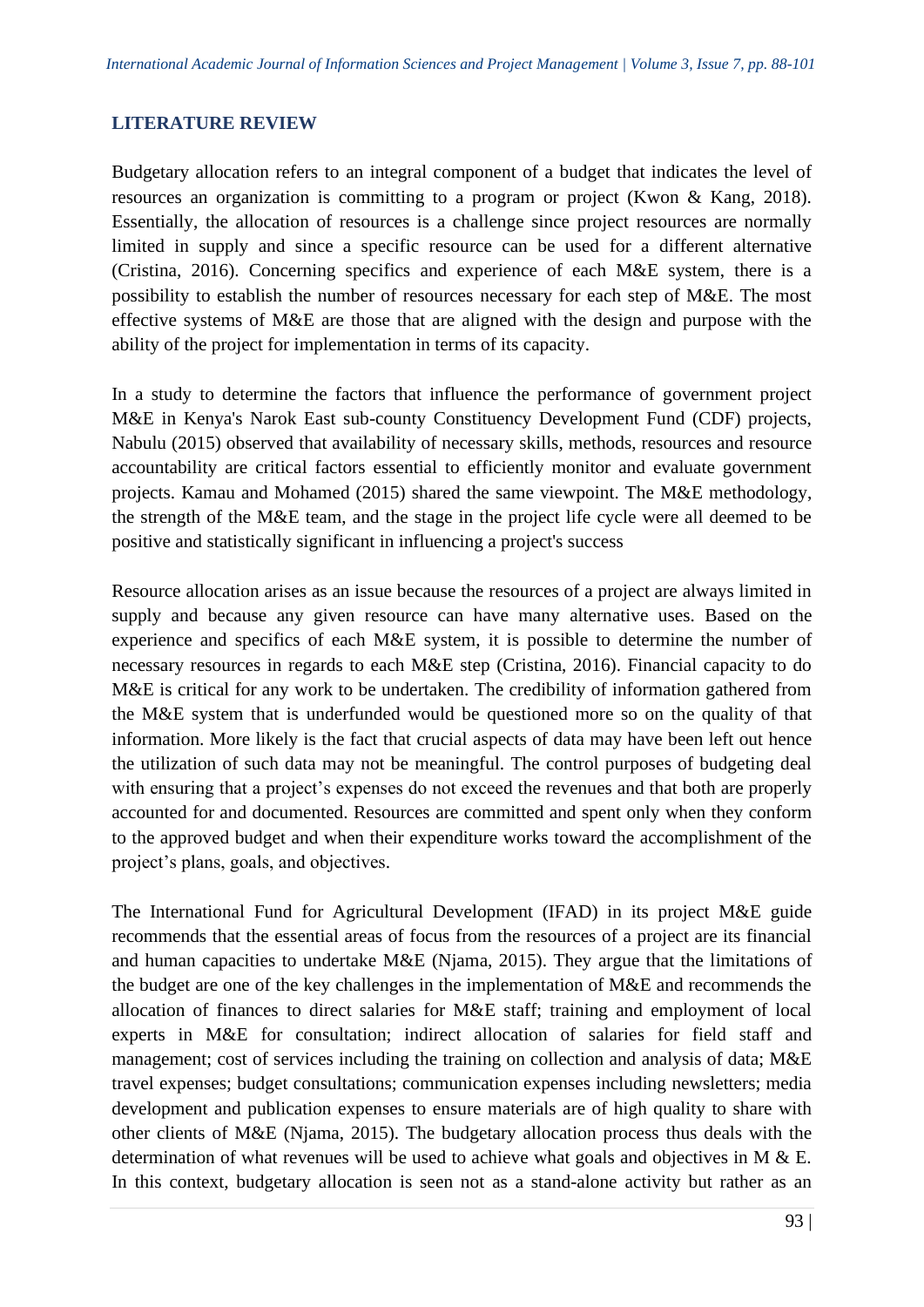integral component of M & E planning system. The direction or redirection of resources should be decided on per the priorities articulated in the M &E's plans, goals, and objectives. To allocate resources otherwise can lead to situations where a project's budgeting system hinders, rather than facilitates, the achievement of the agency's goals and objectives.

Sperling and Szekely (2015) assessed the Isidore Hurricane in Mexico and suggested the establishment of a system of national disaster management needs an integrated disaster response. It also emphasized the need to ensure communication and to establish an institutional framework. The authors argued that financial resources ought to be provided together with a stable arrangement of the information shared. In this sense, the level of funding is a key determinant of the operations of a humanitarian project. Adequate funding would ensure M & E activities are implemented effectively which would translate to the outcomes of the humanitarian project.

In Kenya, Kithinji, Gakuu, and Kidombo (2017) embarked on a study to determine the link between resource allocation and results of M&E among community-oriented organizations in Meru County. Applying a mixed-methods research approach, the scholars established a positive relationship between resource allocation and high M & E results in utilization. In other words, the more resources were allocated to projects the more the M & E results were utilized.

In any business, the budget of a project needs to ensure that monitoring and evaluation activities are fully funded. Organizations need to allocate resources and time to the function of monitoring and evaluation with regards to training, motivation, communication and employ time to undertake the activities of monitoring and evaluation effectively.

In a study on the factors that influence M&E system implementation, in school feeding programs in Langata sub-County, Agutu (2015) assessed financing capacity building, mutual funding, budgetary allocation, feedback mechanism, and financial information. The study respondents included: the staff members from the M&E department and other school administrators that benefited from the program. The findings from the study indicated that the allocation of budget and financing moderately influence M&E programs implementation. According to the study, effective financial management ensures proper allocation of resources to M&E activities and ensures satisfaction concerning the delivery of services. Further, the study recommended that to improve service delivery organizations must establish an M&E department. The study was inclined to the implementation side while the current study focuses on the performance measure.

# **RESEARCH METHDOLOGY**

The study adopted a cross-sectional survey design targeting a population of 46 employees of the administrative, human resource and finance departments of the IRC through a census. This design is fit since it allows for the detailed description of a particular phenomenontaking place at a given time involving a specific population (Bryman, 2016). For the purpose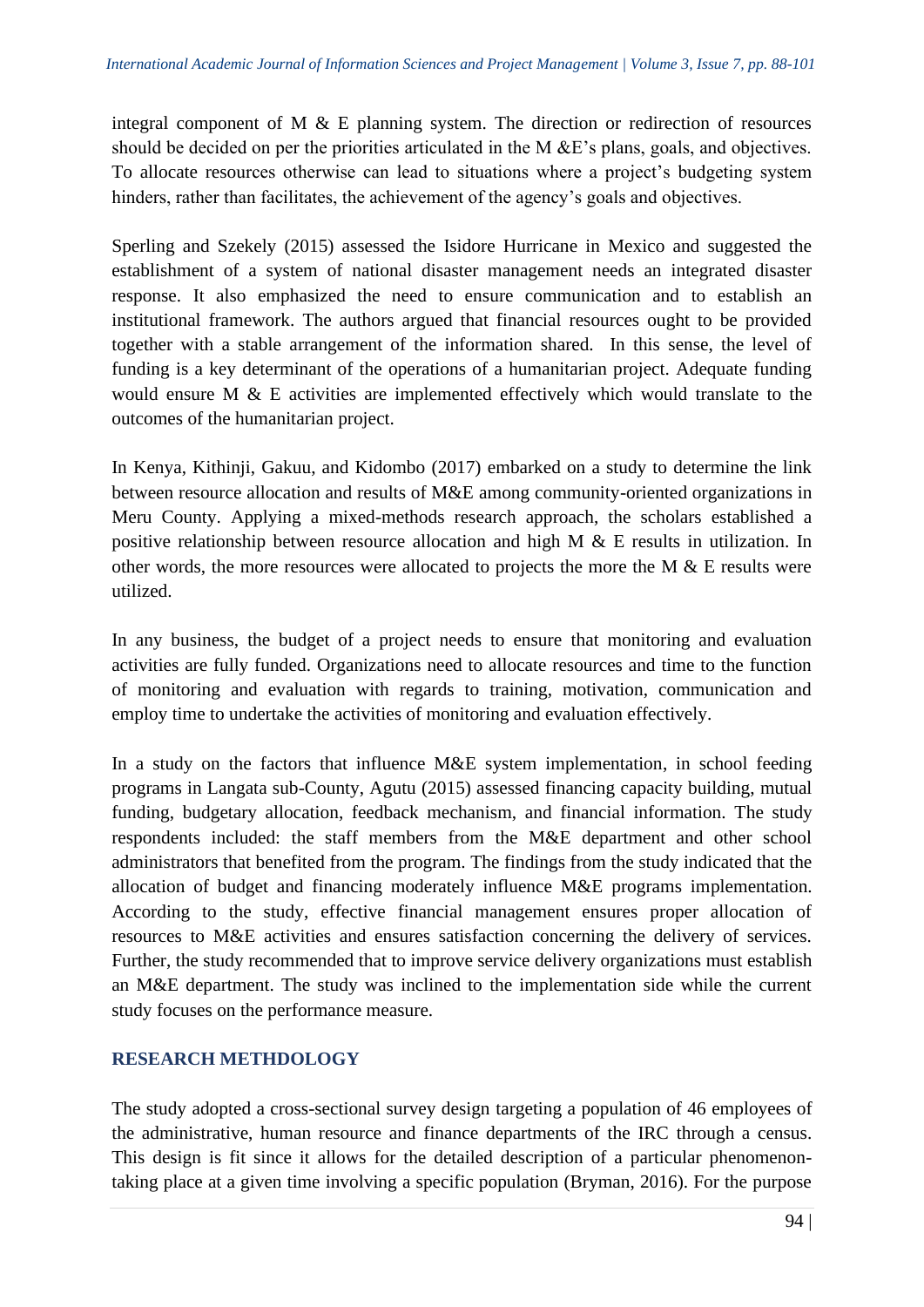of this study, the design was appropriate since it facilitated the generation of a representative picture of the overall target population at a fixed point in time (Mugenda & Mugenda, 2003). The cross-sectional survey design, enabled the researchers to generate a representative image of the entire target population at one point in time grounded on the feedback collected from different population samples. The design allows the generalization of findings to firms in comparable situations.

The study collected quantitative data using primary sources. After data entry and cleaning the data was analyzed using the Statistical Package for the Social Sciences (SPSS) software version 23. Both descriptive and inferential analyses were conducted. The descriptive statistics included frequency, mean and standard deviation. Inferential statistics included the multiple linear regression analysis.

# **RESULTS AND DISCUSSION**

The results of this study are represented by focusing on response rate, descriptive analysis of variables and a test of hypotheses. These are intended to present and provide a basis of interpretation of the results.

A total of 44 out of 46 questionnaires were returned which is equivalent to a response rate of 95.65%. According to Bryman and Bell (2014), a response rate greater than 70% generates excellent statistical results. Following this recommendation, it is valid to conclude that the response rate obtained for this study was excellent as pertains to the adequacy of the data in generating meaningful analytical results. A breakdown of this study's response rate is presented in Table 1.

| <b>Table 1: Response Rate</b> |                  |                 |  |
|-------------------------------|------------------|-----------------|--|
| <b>Response Status</b>        | <b>Frequency</b> | Percent $(\% )$ |  |
| Completed and Returned        | 44               | 95.65           |  |
| Not Returned                  | $\overline{2}$   | 4.35            |  |
| <b>Total</b>                  | 46               | 100.00          |  |
| <b>Gender</b>                 |                  |                 |  |
| Male                          | 24               | 54.55           |  |
| Female                        | 20               | 45.45           |  |
| <b>Total</b>                  | 44               | 100.00          |  |

Table 1 indicates that men formed the majority of the respondents. More than half of the respondents (54.55%) were male. The gender profile of the respondents could be a reflection of the gender gap in the organization when it comes to employment

# **Descriptive Analysis**

The study sought to explore the link between budgetary allocation in M & E activities and humanitarian project planning. Accordingly, the respondents were asked to indicate their level of agreement with a series of statements depicting the nature of budgetary allocation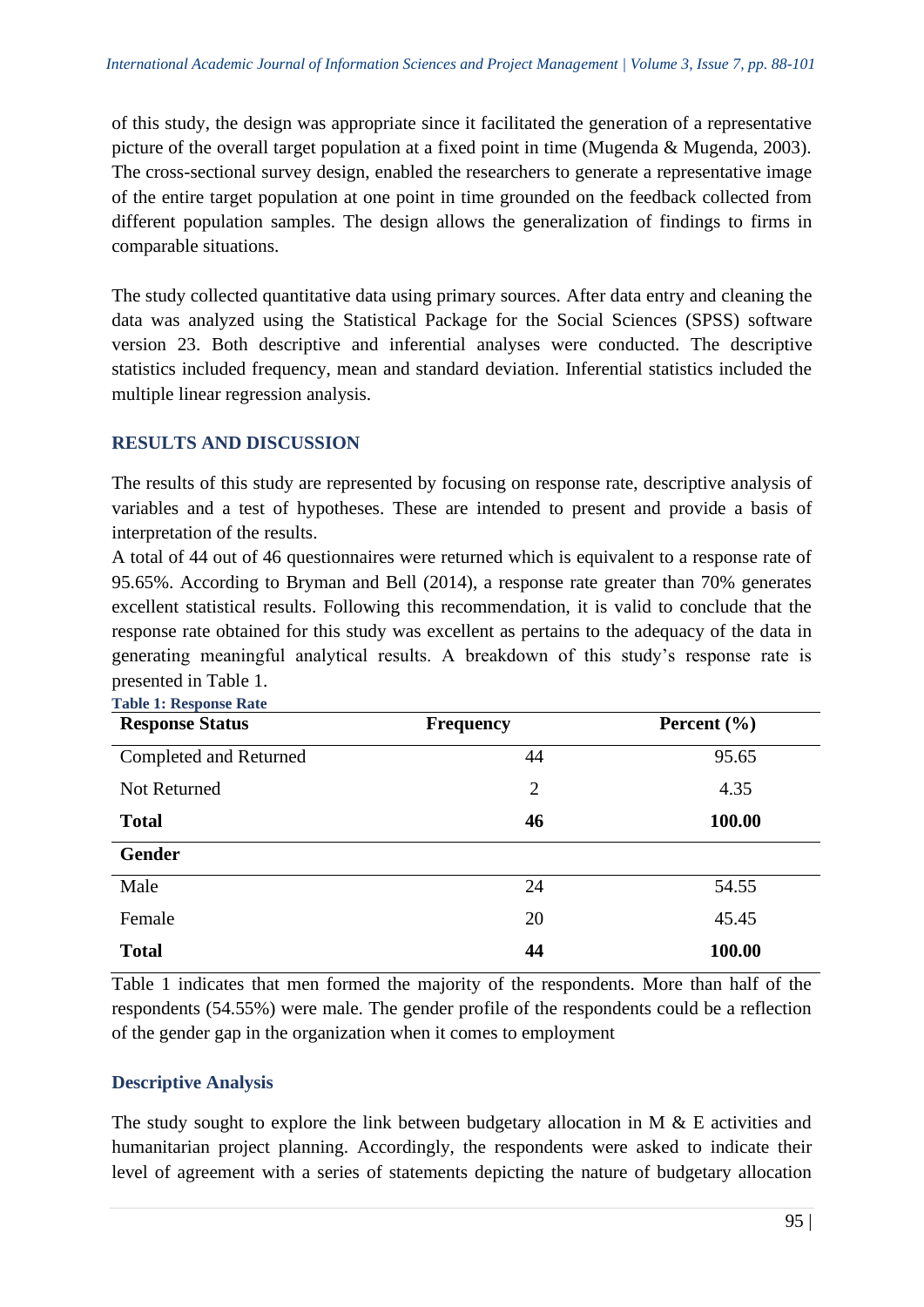practices in their organization. These statements were based on a 5-point Likert scale ranging from (1= strongly agree; 2= agree; 3= neutral; 4= disagree; 5= strongly agree). Table 2 presents the results obtained from the descriptive analysis of the responses.

| <b>Statement</b>                                                                                                 | <b>SD</b>                   | D                             | N                           | $\mathbf A$                   | <b>SA</b>                   | <b>Mean</b> | Std.        |
|------------------------------------------------------------------------------------------------------------------|-----------------------------|-------------------------------|-----------------------------|-------------------------------|-----------------------------|-------------|-------------|
| The budget of projects<br>undertaken usually<br>provide clear and<br>adequate provision of M<br>$&$ E activities | $\overline{0}$<br>$(0.0\%)$ | $\overline{0}$<br>$(0.0\%)$   | $\mathbf{1}$<br>$(2.3\%)$   | 23<br>$(52.3\%)$              | 20<br>$(45.5\%)$            | 4.43        | Dev<br>0.55 |
| Money for $M & E$ is<br>usually channeled to the<br>right purpose                                                | 4<br>$(9.1\%)$              | $\theta$<br>$(0.00\%)$        | 5<br>$(11.4\%)$             | 26<br>$(59.1\%)$              | 9<br>$(20.5\%)$             | 3.91        | 0.83        |
| A realistic M $&E$<br>estimation is usually<br>undertaken when planning<br>for projects                          | $\overline{0}$<br>$(0.0\%)$ | $\overline{0}$<br>$(0.0\%)$   | 3<br>$(6.8\%)$              | 31<br>$(70.5\%)$              | 10<br>(22.7%)               | 4.16        | 0.53        |
| The organization has a<br>M&E budget                                                                             | $\theta$<br>$(0.0\%)$       | $\boldsymbol{0}$<br>$(0.0\%)$ | 9<br>$(20.5\%)$             | 18<br>$(40.9\%)$              | 17<br>$(38.6\%)$            | 4.18        | 0.76        |
| Funds to facilitate M $& E$<br>are usually provided in a<br>timely manner                                        | $\overline{0}$<br>$(0.0\%)$ | $\overline{0}$<br>$(0.0\%)$   | $\overline{0}$<br>$(0.0\%)$ | 25<br>$(56.8\%)$              | 19<br>$(43.2\%)$            | 4.43        | 0.50        |
| Funds for M & E<br>activities are adequate                                                                       | $\overline{0}$<br>$(0.0\%)$ | $\overline{0}$<br>$(0.0\%)$   | $\theta$<br>$(0.0\%)$       | 9<br>(20.5%)                  | 35<br>$(79.5\%)$            | 4.80        | 0.41        |
| The actual budget varies<br>from the projected budget<br>by a very big margin                                    | $\mathbf{1}$<br>(2.3%)      | 32<br>(72.7%)                 | 11<br>$(25.0\%)$            | $\boldsymbol{0}$<br>$(0.0\%)$ | $\overline{0}$<br>$(0.0\%)$ | 2.23        | 0.48        |
| <b>Overall Mean Score</b>                                                                                        |                             |                               |                             |                               |                             | 4.02        |             |

**Table 2: Descriptive Statistics for Budgetary Allocation**

The mean scores ranged from 2.23 to 4.80, which shows that the respondents had varying levels of agreement with various characterizations of budgetary allocation in the organization. Out of the 44 respondents, a majority agreed (52.1%) with the first statement, "The budget of projects undertaken usually provides clear and adequate provision of M & E activities." Out of the remaining respondents, 20 (45.5%) strongly agreed with the statement while only 1 (2.3%) remained neutral. The statement also generated a mean of 4.43 and a standard deviation of 0.55. This mean score was higher than the overall mean score implying the statement affected budgetary allocation positively.

Concerning the second statement, "Money for M  $\&$  E is usually channeled to the right purpose", a majority of the respondents agreed (59.1%), 20.5% (9) strongly agreed, 11.4 %(5) remained neutral while 9.1% (4) strongly disagreed. This statement had a mean rating of 3.91 and a standard deviation of 0.83. This mean score was lower than the overall mean score implying the statement did not affect budgetary allocation positively. Out of the 44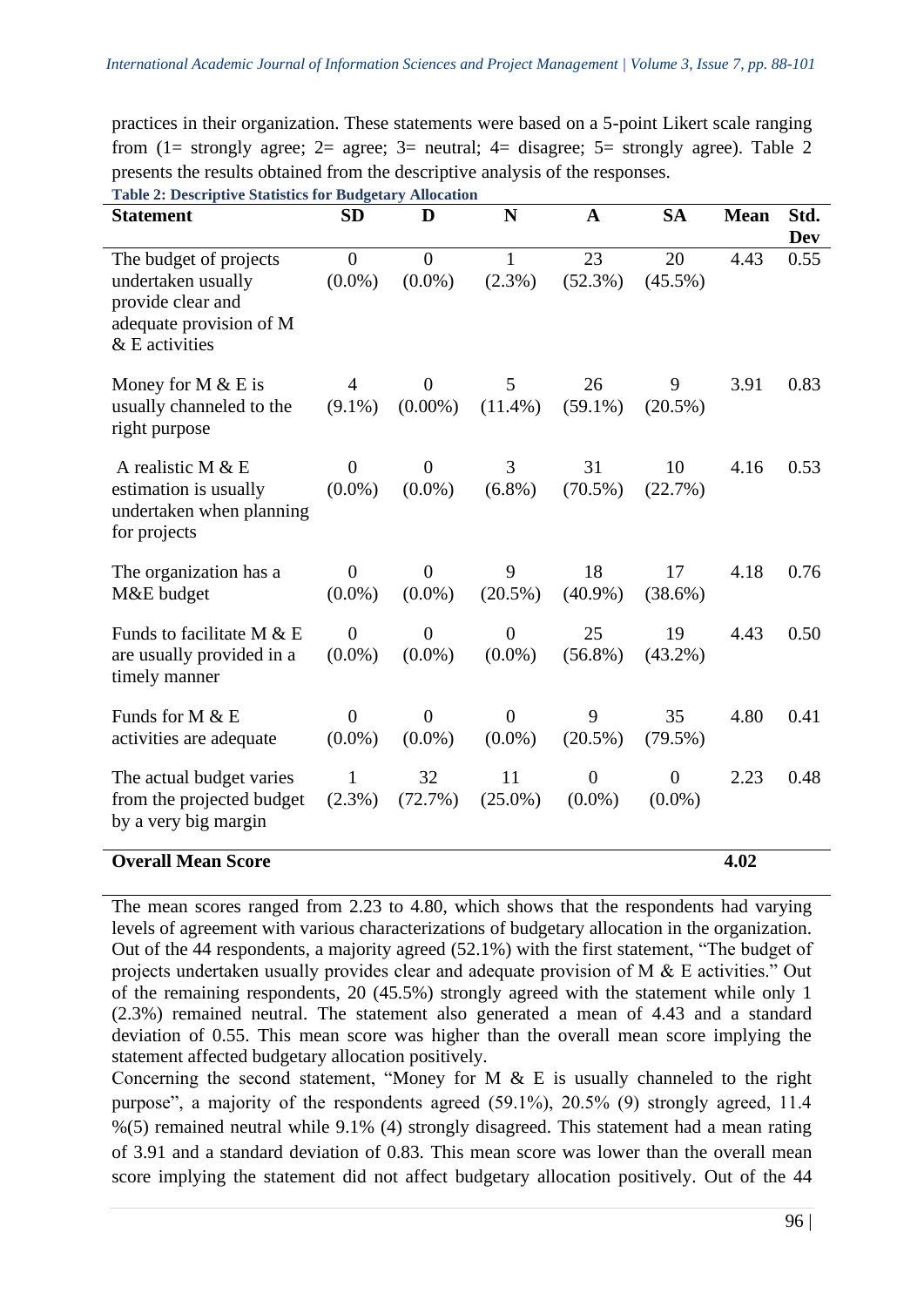respondents, the majority 31 (70.5%) agreed with the statement, "A realistic M & E estimation is usually undertaken when planning for projects", 10 (22.7%) expressed strong agreement while 3 (6.8%) remained neutral. The statement was associated with a mean rating of 4.16 and a standard deviation of 0.53. This mean rating was higher than the overall mean score meaning the statement affected budgetary allocation positively.

As pertains to the fourth statement, "The organization has an M & E budget," a majority of the respondents 18 (40.9%) agreed with it, followed by 17 who strongly agreed with it and 9 (20.5%) who remained neutral. The statement reported an average score of 4.18 and a standard deviation of 0.5. This mean score was higher than the overall mean score implying the statement affected budgetary allocation positively.

A majority of respondents 56.8% (25) reported that they agreed with the statement, "Funds to facilitate M & E are usually provided promptly." The remaining 43.2% indicated they strongly agreed with it. The statement recorded a mean score of 4.43 and a standard deviation of 0.3, which was relatively higher than the composite mean score, thus signifying that the item affected budgetary allocation positively. In the same light, a majority of respondents 35 (79.5%) expressed strong agreement with the statement, "Funds for M & E activities are adequate" while the remaining 9 (20.5%) agreed with it. The statement recorded a mean rating of 4.8 and a standard deviation of 0.41, which is higher than the overall mean score, hence implying that the item affected budgetary allocation positively.

A majority of respondents disagreed (72.7%) with the last statement, "The actual budget varies from the projected budget by a very big margin." Out of the remaining cohort, 11 (25%) remained neutral while 1 (2.38%) strongly disagreed with the statement. Additionally, the statement generated a mean score of 2.23 and a standard deviation of 0.48. This mean score was lower than the overall mean score implying the statement did not affect budgetary allocation positively.

# **Test of Hypothesis**

This study was based on the hypothesis that there is no significant relationship between budgetary allocation and humanitarian project planning. The regression coefficient associated with data access was examined. The results are as displayed in Table 3.

| <b>Model</b>                   | $=$ $\frac{1}{2}$ $\frac{1}{2}$ $\frac{1}{2}$ $\frac{1}{2}$ $\frac{1}{2}$ $\frac{1}{2}$ $\frac{1}{2}$ $\frac{1}{2}$<br><b>Unstandardized</b> |            | <b>Standardized</b> | T     | Sig.  |
|--------------------------------|----------------------------------------------------------------------------------------------------------------------------------------------|------------|---------------------|-------|-------|
|                                | <b>Coefficients</b>                                                                                                                          |            | <b>Coefficients</b> |       |       |
|                                | <b>Beta</b>                                                                                                                                  | Std. Error | <b>B</b> eta        |       |       |
| (Constant)                     | 0.654                                                                                                                                        | 0.453      |                     | 1.44  | 0.000 |
| <b>Budgetary</b><br>allocation | 0.108                                                                                                                                        | 0.203      | 0.084               | 0.534 | 0.000 |

**Table 3: Regression Coefficient for Budgetary Allocation**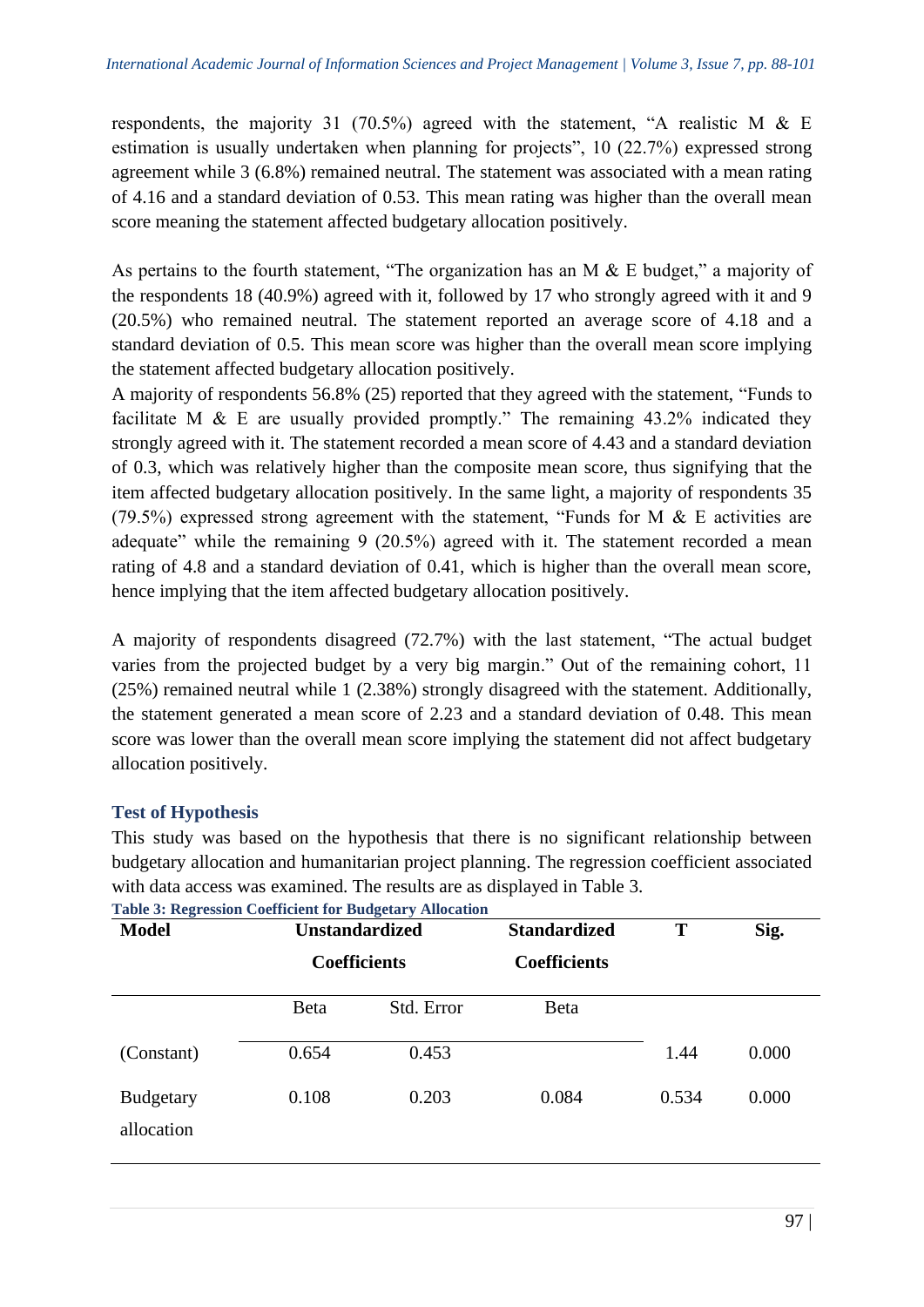The results show that a unit increase in budgetary allocation would lead to improvement of humanitarian project planning by 0.108 units. This effect was statistically significant at 5%, *t* (43)=  $0.534$   $p < 0.05$ . Therefore, the hypothesis that there is no significant relationship between budgetary allocation and humanitarian project planning was rejected. The finding supports the finding by Agutu (2015) and Kithinji et al. (2017) who found that allocation of financial resources helped to improve the utilization of M & E activities and projects' performance.

Next, humanitarian project planning was regressed on budgetary allocation. The model summary obtained from the simple linear regression analysis is shown in Table 4.

| <b>Model Summary</b> |                                     |          | Table 4: Model Summary for Budgetary Allocation and Human Project Planning |                   |
|----------------------|-------------------------------------|----------|----------------------------------------------------------------------------|-------------------|
|                      |                                     |          |                                                                            |                   |
| Model                | R                                   | R Square | <b>Adjusted R Square</b>                                                   | Std. Error of the |
|                      |                                     |          |                                                                            | Estimate          |
|                      | $0.335^{\rm a}$                     | 0.112    | 0.102                                                                      | 0.031             |
|                      | a. Predictors: Budgetary allocation |          |                                                                            |                   |

The results show that  $R^2$ =0.112 which means that the changes in budgetary allocation accounted for 11.2% of the variation in humanitarian project planning. The remaining 88.8% was explained by other factors.

A correlation analysis was performed to assess the strength and direction of the association between the variables. The results of this correlation analysis are shown in Table 5.

| <b>Table 5: Correlation Matric for Budgetary Allocation and Human Project Planning</b> |          |                  |  |  |
|----------------------------------------------------------------------------------------|----------|------------------|--|--|
| Humanitarian Project Planning Humanitarian Project Planning                            |          | <b>Budgetary</b> |  |  |
|                                                                                        |          | Allocation       |  |  |
|                                                                                        |          |                  |  |  |
| Humanitarian Project Planning                                                          |          |                  |  |  |
|                                                                                        |          |                  |  |  |
| <b>Budgetary Allocation</b>                                                            | $0.335*$ |                  |  |  |
|                                                                                        |          |                  |  |  |
| $\star - \cdot 0.05$                                                                   |          |                  |  |  |

*\* p <* 0.05

Table 5 shows a weak and positive linear association between budgetary allocation and humanitarian projects  $(r=0.335)$ . The association was also found to be statistically significant at a 5% level of significance, *r*=0.335, *p <*0.05.

Budgetary allocation refers to an integral component of a budget that indicates the level of resources an organization is committing to a program or project (Kwon & Kang, 2018). It was found that M & E activities at IRC are adequately funded and that the funds are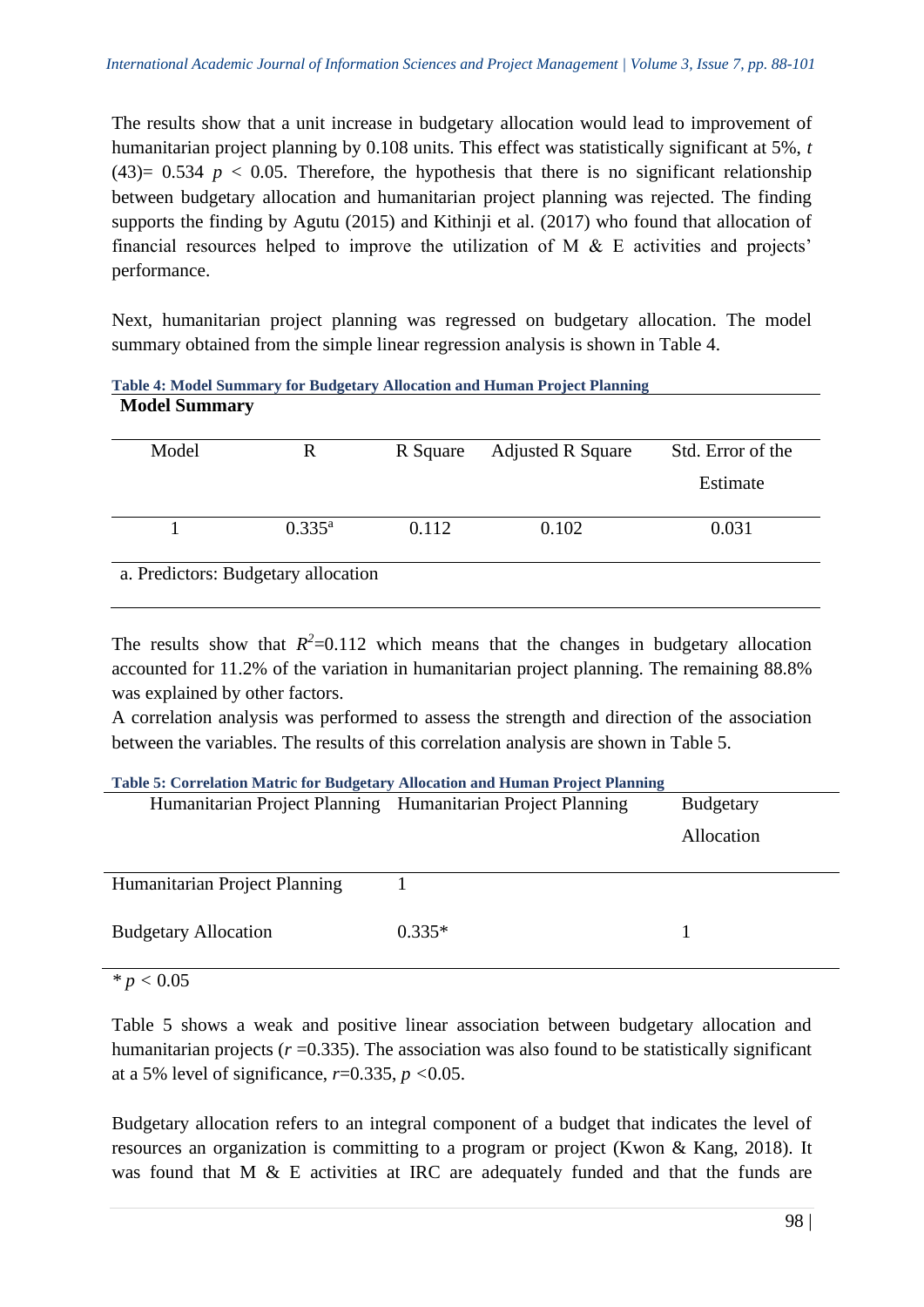disbursed promptly, thus facilitating humanitarian projects. The findings concur with Nabulu (2015) who observed that to carry out quality M&E, there is need for necessary skills, methods, resources and resource accountability. Additionally, Njama, 2015) found that limitations of the budget are one of the key challenges in the implementation of M&E. Therefore, the implementation of M&E for humanitarian projects must be followed with adequate budget allocation.

The findings further indicated that these budgetary allocation practices of IRC had a significant effect on humanitarian project planning. The results showed that a unit increase in budgetary allocation would enhance humanitarian project planning by a factor of 0.108. This positive link between budgetary allocation and humanitarian project planning supports the Program theory and theory of Change, which predict that programs or projects perform well when resources are well allocated and systems exist to ensure accountability. In addition, the finding supports the finding by Agutu (2015) and Kithinji *et al*. (2017) who found that allocation of financial resources helped to improve the utilization of M & E activities and projects' performance.

# **Conclusions**

The goal of this study was to establish the link between budgetary allocation in M  $\&$  E and humanitarian project planning. This study concludes that IRC has an effective budgetary allocation in M & E system in place characterized by efficient budgetary allocation, data access and capacity building of the human resources. To maximize desirable humanitarian project outcomes, strengthening of these areas is paramount.

The study found that budgetary allocations are positively related with humanitarian project planning. Obtaining more dedicated funds to facilitate M & E activities is paramount. Similarly, there is need for commitments by donors to maximize the incentives for coordination by supporting the M  $\&$  E system as a whole rather than simply supporting discrete system activities in an uncoordinated fashion.

## **Recommendations**

Budgetary allocation for M&E activities was found to have a direct impact on humanitarian project planning. Therefore, the study recommends that donors should increase the incentives and finances donated for humanitarian activities. Moreover, more donors should step in and contribute towards humanitarian activities. Additionally, the study recommends that the funds donated should be allocated efficiently to ensure the goals set are attained.

## **Suggestions for Further Research**

The study focused on one humanitarian organization, the IRC; hence the generalizability of the findings may be limited. As such, future studies should consider including more humanitarian organizations in their sample. There is also need for researchers to understand the underlying causal mechanisms by which budgetary allocation for  $M \& E$  practices affect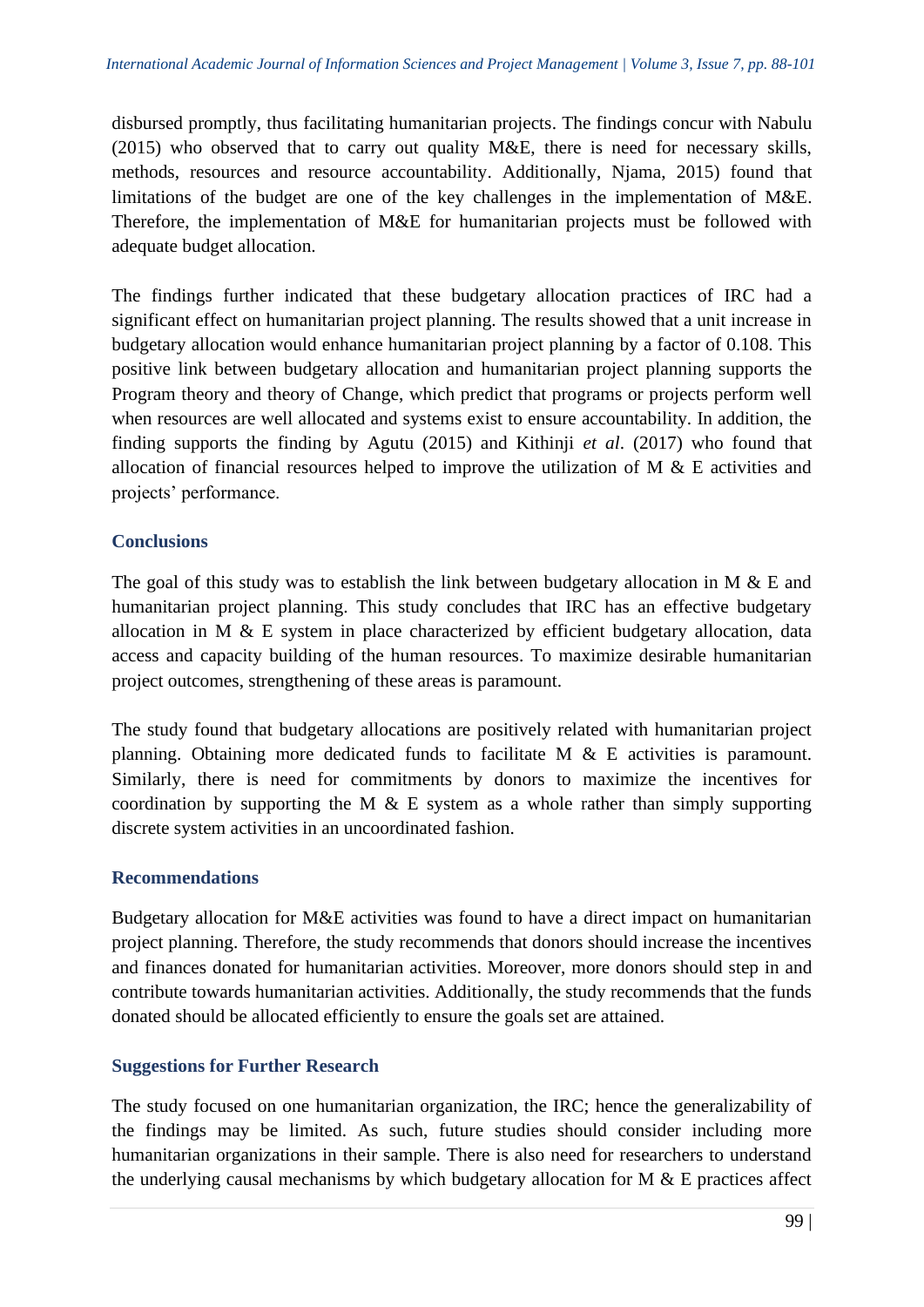humanitarian project planning. Therefore, future researchers should consider exploring for potential moderating and mediating variables as well as the use of more robust methodologies such as longitudinal research designs.

### **REFERENCES**

- Agutu, H. (2015). *Factors influencing implementation of monitoring and evaluation of school feeding programs by service providers in Kenya. A case of Langata sub-county* (Unpublished thesis). University of Nairobi, Nairobi, Kenya.
- Bharti, N., Lu, X., Bengtsson, L., Wetter, E., & Tatem, A. J. (2015). Remotely measuring populations during a crisis by overlaying two data sources. *International Health*, *7*(2), 90-98.
- Bogdanov, A. (1980). *Essays in Tektology: The general science of organization.* Seaside: Intersystems Publications.
- Bryman, A. (2016). *Social research methods.* Oxford, UK: Oxford University Press.
- Caffrey, L., & Munro, E. (2017). A systems approach to policy evaluation. *Evaluation*, *23*(4), 463-478.
- Capgemini Consulting (2019). *Technological innovation for humanitarian aid and assistance.* European Parliamentary Research Service.
- Cristina, S. (2016). Resource allocation in project management. *International Journal of Economic Practices and Theories*, *2*(4), 274-282.
- Curlee, W., & Gordon, R. L. (2015). *Successful program management: Complexity theory, communication, and leadership*. New York, NY: CRC Press.
- Gooding, K., Makwinja, R., Nyirenda, D., Vincent, R., & Sambakunsi, R. (2018). Using theories of change to design monitoring and evaluation of community engagement in research: experiences from a research institute in Malawi. *Wellcome open research*, *3*.
- Kamau, C. G., & Mohamed, H. B. (2015). *Efficacy of Monitoring and Evaluation Function in Achieving Project Success in Kenya: A Survey of County Government's Projects: Nairobi, Kenya.* Jomo Kenyatta University of Agriculture and Technology.
- Karlsson, E., & Eriksson, M. (2017). *Critical success factors' impact on agility of humanitarian supply chains: A case study of the typhoon Haiyan in the Philippines 2013.* Thesis, Jonkoping University.
- Kithinji, C., Gakuu, C., & Kidombo, H. (2017). Resource allocation, evaluational capacity building M&E Results utilization among community based organizations in Meru County in Kenya. *European Scientific Journal*, 13 (16), 283-304.